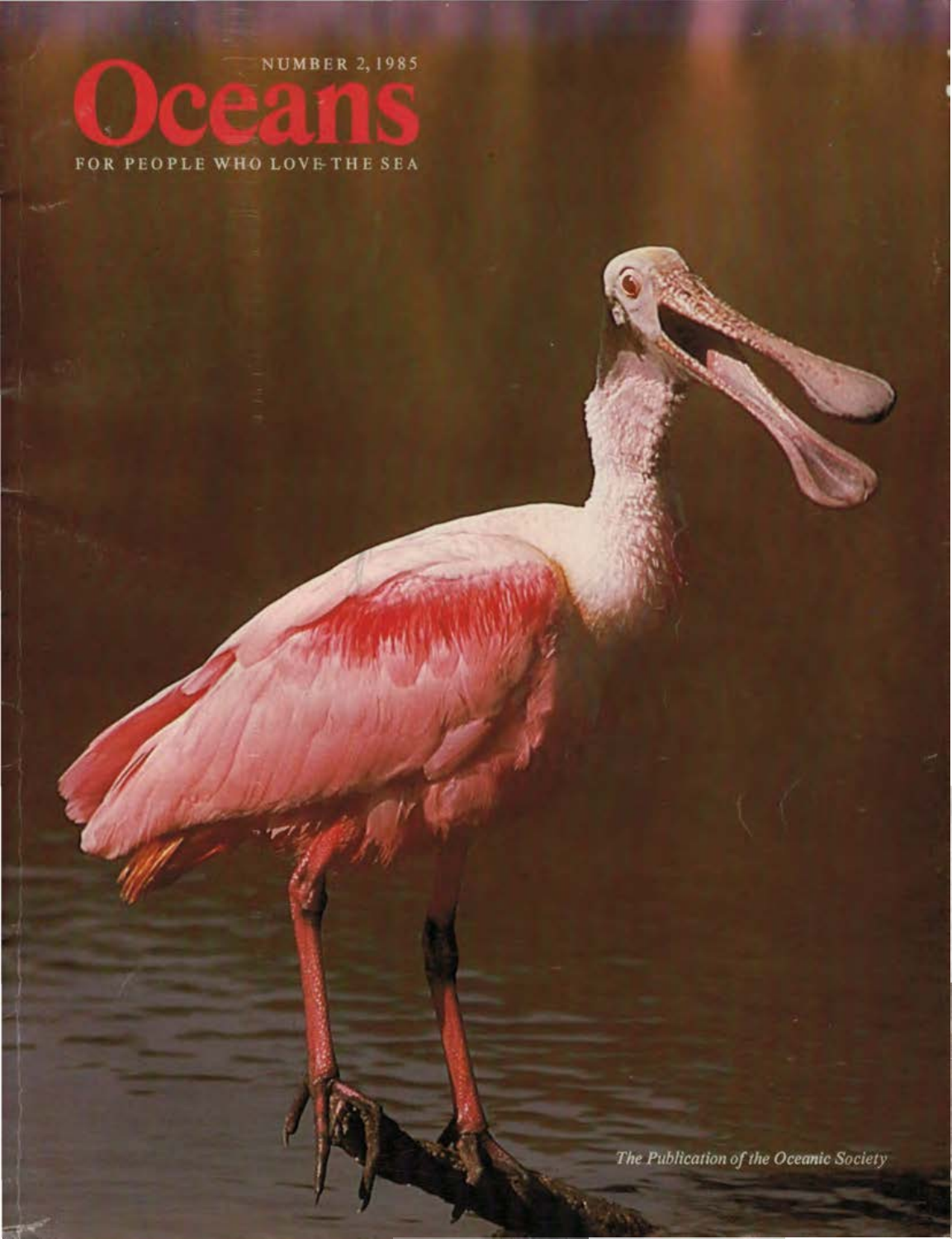## YUP'IK SEAL HUNTERS

Lessons in Subsistence on the Tundra text and photography by Mac McCarthy

**ARE vou GOING TO make your ribs cry?" J-\.. Evon Azean asked me.** 

**Looking first at the pile of seal bones on my tin dinner plate and then up at Evon's broad Yup'ik face, I replied, "Evon, I don't understand."** 

**"Long ago a young hunter in a kayak was making his way downriver to the sea. After rounding a sharp bend he heard the sound of** 

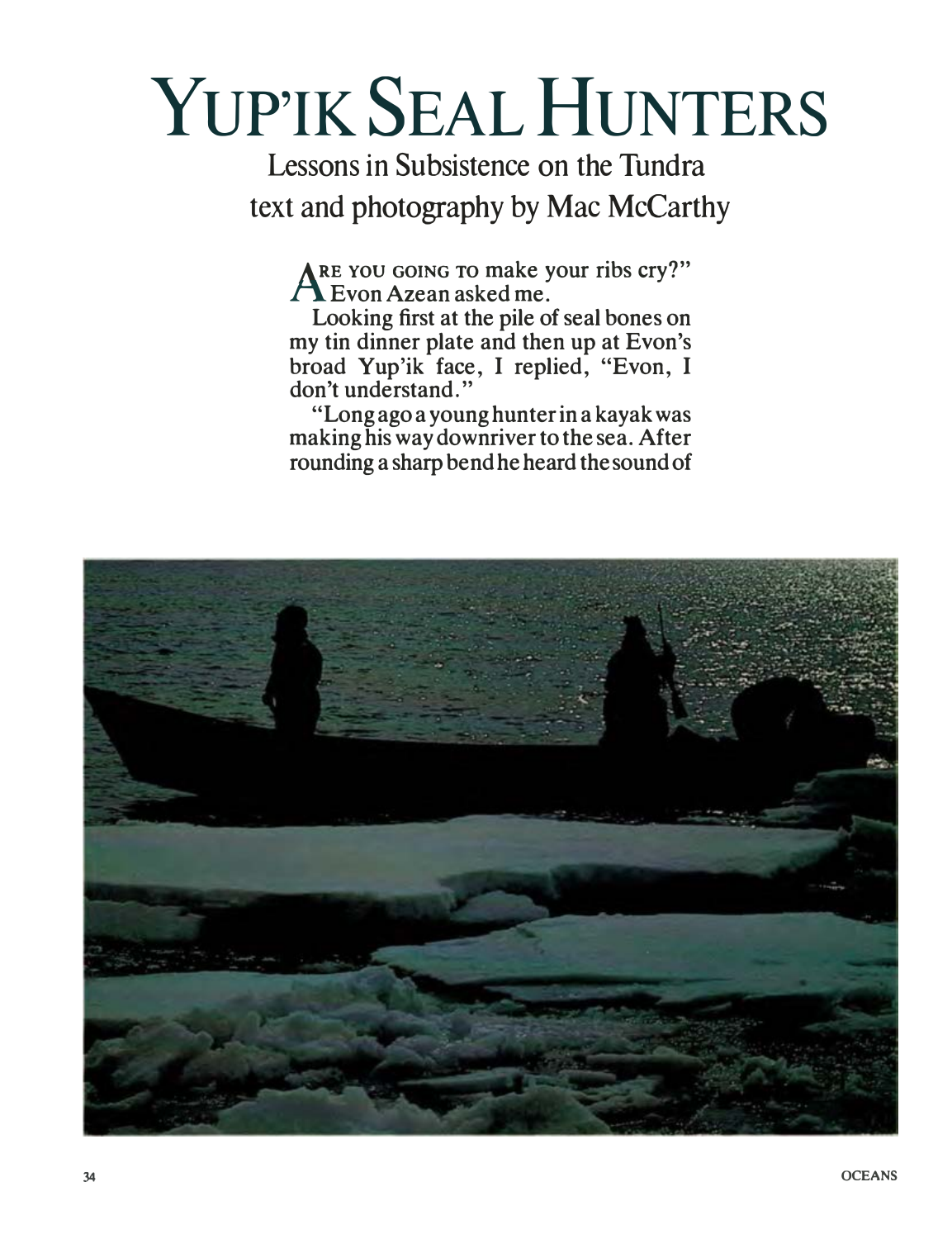**someone crying. Beaching the kayak, he began searching the bank for the cries. He found a seal rib that a careless eater had thrownawaywithmeatstillonthebone. The hunter cleaned the rib with his teeth until it was like polished ivory. He then threw the bone into the river."** 

**"What was the significance of that?" I asked.** 

**·�t sea he encountered a large seal swimming toward his kayak, offering himself to be taken. The hunter slew the seal who had, in gratitude, returned from the rib bone."** 

**With his index finger, Evon then cleaned every drop of broth from his plate, making loud smacking noises in the process. Bringing a rib close to his mouth, he whispered in a barely audible voice, "Thank you for coming to us; please come again." With his penetrating stare fixed on me-a stare that seemed to ask, "Can you understand hunger?" -he waited for my reaction.** 

**Evon Azean had just taught me the timeless lesson for survival on the tundra-harvest what the land provides, waste nothing from the harvest. Each pass of my finger over the plate brought new richness to the meal, which was the first fresh seal meat of the year. The events which led to that meal began the morning before when I met two young hunters named Tommy Mute and Charlie Active. They invited me to hunt seals with them in the Bering Sea, asking only that I share the thirty-six dollar gasoline cost. It was a rare opportunity for a kass'aq ( white man) to peer into the Western Alaska Yup'ik culture, a society dependent on subsistence hunting and fishing for personal and cultural survival. Only a week earlier, on Nunivak Island, I lost a similar opportunity to hunt in the boat of Peter Smith, a Mekoryuk village elder. One of Peter's sons politely explained that "there are many brothers and only three places in the boat.**  **This is the way we feed our families."** 

**The day began with a four-mile snowmobile trip from the village of Kongiganak to the frozen tidal mud flats where the hunters kept their boat. Sunlight diffused by a layer of heavy ground fog whited out the horizon. Under those conditions, direction and depth perception were dangerously misleading; only subtle changes in the contour of the tundra indicated the route. Amazed by Tommy's confidence, I asked him how he was able to find his way through this featureless terrain.** 

**"This is my land," he shrugged.** 

**Like an apparition, an aluminum skiff lashed to a sled appeared out of the haze. This was the boat storage where we provisioned the skiff with twenty gallons of gas, food, and clothing, and several firearms whose rust-pitted barrels told of heavy use in a salt environment. The sled was then towed to a stable ice shelf jutting out into the river.** 





*Far left: Yup'ik hunters prepare to leave the ice shelf for a day of hunting seals. Outboard motors and aluminum boats have made the task easier, but finding food in the Arctic is still' a f onnidable challenge. Left: Tired but pleased to be bringing his family some food, a hunter struggles up from the water. Above: Nunivak Island children line up behind one of their fathers' boats.*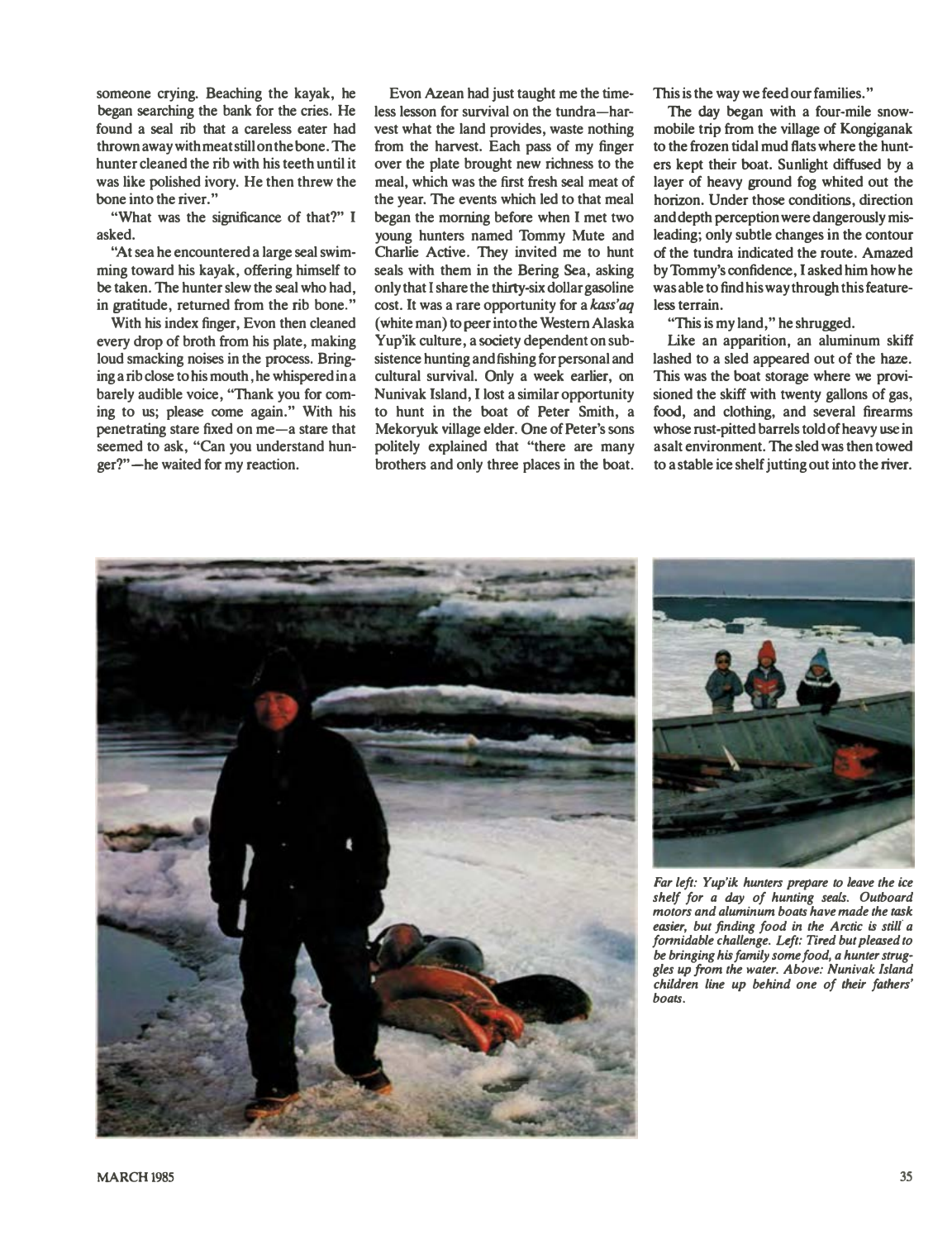**In an unspoken ritual honed smooth by practice, Tommy and Charlie untied the lashings. Working as a team we pivoted the boat, bow toward the river. Muscles strained, veins protruded from temples, and the aluminum boat slid only six feet closer to the water. Grunting the rest of the way, we finally reached the edge of the ice, an achievement so routine it hardly merited notice by the hunters. As sweat ran down my spine, I listened to Tommy recall the changes already come to pass in his life.** 

**"I remember when I was a boy, my grandfather would hunt seals from his kayak, sometimes gone for many days. Now we use this aluminum boat. It is lighter than the old wood boats my father once used; they did not slide as easy on the ice. He nailed metal strips to the bottom of his boat to make it slide better."** 

**Reflections on the past and the ingenuity of one's forebears were common in this**  **tundra society. Most of the hunters I spoke with told vivid stories about their roots; some tales dated back hundreds of years. Yup'ikleader Oscar Kawagleyexplained his people's strong relationship with their heritage. "Our views of time, space, and life are different from Western culture. We are always surrounded by our ancestors. Our traditions and our spirits are always around us."** 

**S** EATED IN THE BOW, I watched the current push milky river water into a small bay. **push milky river water into a small bay. Glare obscured my vision much beyond that, but I was able to make out dozens of fingerlike channels formed by drifting ice floes. The fingers pointed in all directions. In the absence of landmarks I thought, "Which one leads to the sea?"** 

**Tommy selected an ice-choked channel, weaving the boat around scattered chunks to avoid fouling the propeller. The route** 

**proved to be false, and we doubled back. Suddenly, he put the tiller hard over and gunned the motor. Our tiny boat squeezed between two massive sheets of ice, accompanied by the gut-wrenching sound of crushing metal. Slight swells rolled across the surface, offering the only indication that we had arrived at the Bering Sea.** 

**To my right and left stretched the coastal ice shelf, carved to a uniform pattern by the tides. Ahead lay the broken spring pack ice. Charlie moved to the bow of the skiff to load the rifles and shotguns. Not a word was spoken between us as each man searched through the fog for seals.** 

**A female pintail duck strayed too near our boat. Before I knew it, Charlie traded his rifle for a shotgun and blasted two shells at it -both missed. I thought we were hunting only seals, not waterfowl too! The event shocked me, yet the significance of it was great. Subsistence means complete depen-**

**"We are always.**  surrounded by our **ancestors. Our traditions and our spirits are always around us."** 

*Right: Hunter Tommy Mute scans the water and floating ice for signs of a seal while Charlie Active mans their boat's tiller. The two hunters traded stations after each kill. Far right: The Yup'ik hunters carry harpoons with heads still often made of ivory. The head detaches on impact, allowing the hunters to reel* in *their catch before it sinks.* 

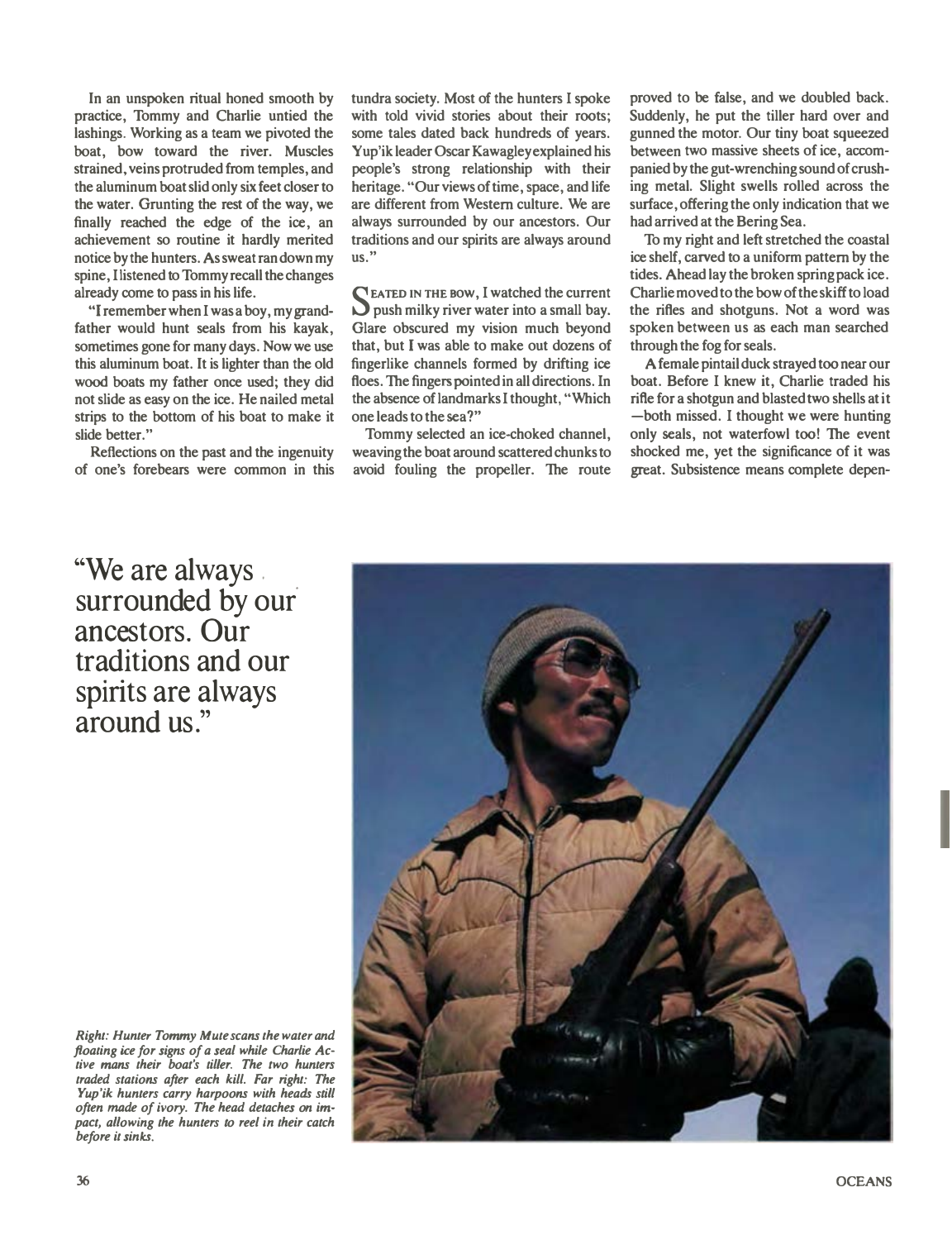**dence on the land. All opportunities to claim food are taken. In spite of improved weapons, success is still not guaranteed.** 

**As if by common instinct, Charlie and Tommy spotted a seal simultaneously. It appeared to be another piece of ice floating on the flat sea. With confidence, the hunters raced to within 100 feet of the mammal before Tommy cut the motor. Shouldering the rifle in one fluid motion, Charlie fired, more through intuition than aim. It was a clean, painless kill of a large ringed seal.** 

**Both ringed and spotted seals float when killed. The larger bearded seal and the walrus sink almost the moment they expire. To prevent the loss of their catch, Yup'ik hunters carry a toggle-headed harpoon, still often made of ivory, to secure the body. As the chase boat approaches the catch, the lead hunter hurls the harpoon. Upon impact, the head frees itself from the shaft, allowing the hunter to retrieve the body with**  **a lanyard.** 

**After the kill of the first seal, Tommy exchanged places with Charlie. We resumed the pattern of cruising the drifting floes, careful to remain within sight of the ice shelf. Another seal was spotted, and our boat sped off in its direction. Tommy fired two shots at it, neither of which brought down the seal. At sixty cents a shell, misses waste precious cash resources.** 

**1\vo other seals were pursued without success. In the passion of the chase we strayed far from the security of the coastal shelf. Now we were lost on the featureless sea, our landmarks obscured by fog. To my reckoning, the sun remained in the same position regardless of the direction we turned.** 

**"Better head back to the ice," said Tommy, "otherwise we get lost out here."** 

**We began passing drifting ice, all of which looked identical. Perhaps we were headed**  **north or perhaps south, I could not tell. Both men kept scanning the area for familiar signs. Suddenly aware of our position, Tommy pointed behind us. Charlie brought the boat about and headed into a dense fog bank where his partner had directed. Some tense moments passed before the ice shelf reappeared. No one spoke of his apprehensions -the lapse in reckoning was a routine part of hunting.**

**Our boat had been at sea almost five hours now. In that time the hunters had taken one duck and one seal. Although the sun lifted our spirits, it offered little warmth at those latitudes. Sitting motionless as the skiff swiftly wove through the ice, we felt an aching chill grip our bones. We agreed to stop on the ice shelf for hot tea.** 

**Using a Primus stove, Tommy melted snow for water. The men shared with me**  their meal of last summer's dried salmon, **cold deep fried pancakes, and** *akutaq-a*